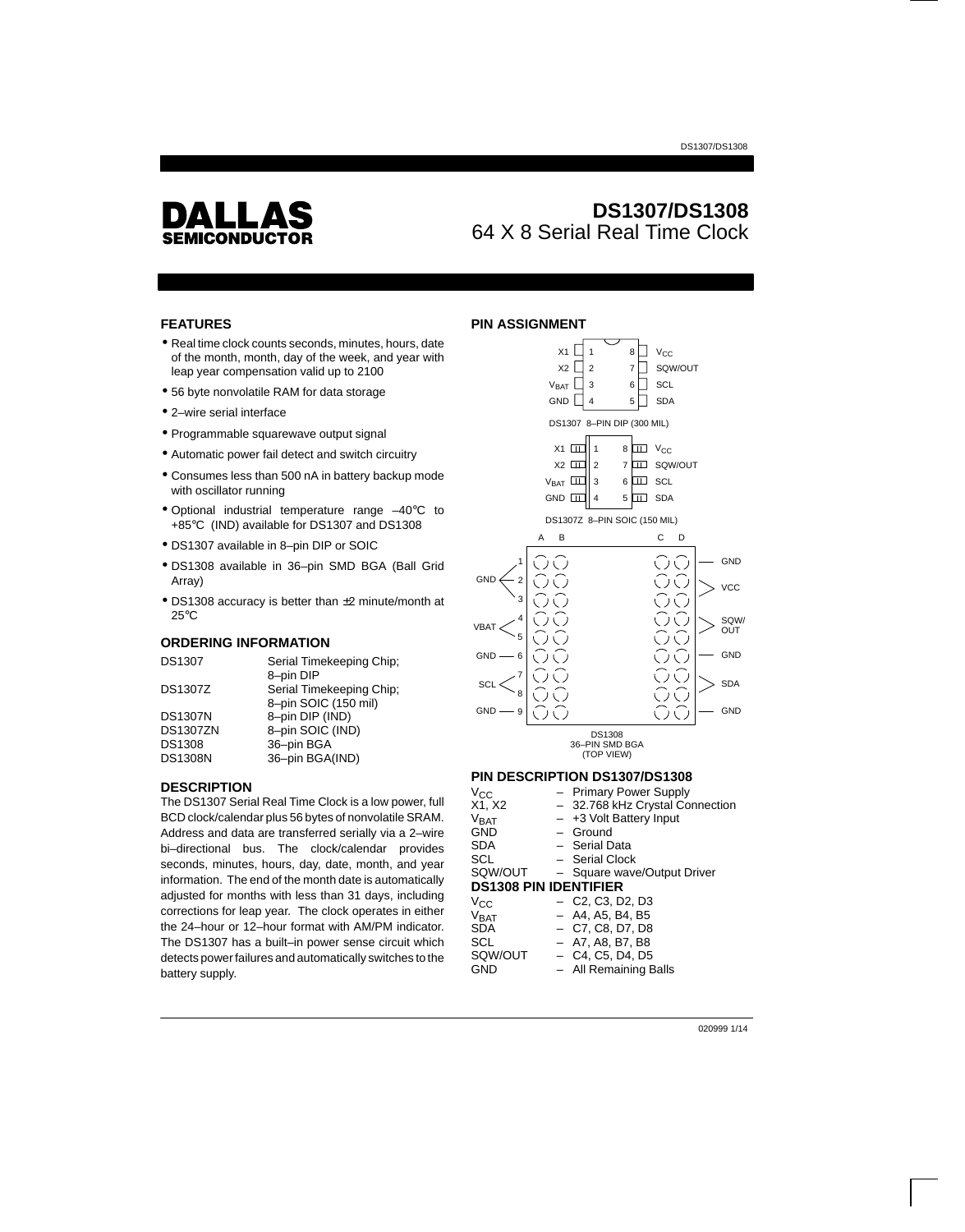The DS1308 incorporates the DS1307 chip with a 32.768 kHz crystal in a surface mountable, 36–pin ball grid array package (BGA). The close proximity of the embedded crystal to the high impedance crystal input pins on the DS1307 minimizes capacitive loading and noise injection problems associated with many other oscillator designs. The total area required for installation is less than that of 1 United States dime: thus, minimizing PCB space required.

#### **OPERATION**

The DS1307/1308 operates as a slave device on the serial bus. Access is obtained by implementing a START condition and providing a device identification code followed by a register address. Subsequent registers can be accessed sequentially until a STOP condition is executed. When  $V_{CC}$  falls below 1.25 x  $V_{BAT}$  the device terminates an access in progress and resets the device address counter. Inputs to the device will not be recognized at this time to prevent erroneous data from being written to the device from an out of tolerance system. When  $V_{CC}$  falls below  $V_{BAT}$  the device switches into a low current battery backup mode. Upon power up, the device switches from battery to  $V_{CC}$  when  $V_{CC}$  is greater than  $V_{BAT}$ +0.2V and recognizes inputs when  $V_{CC}$  is greater than 1.25 x  $V_{BAT}$ . The block diagram in Figure 1 shows the main elements of the Serial Real Time Clock.



## **DS1307/DS1308 BLOCK DIAGRAM** Figure 1

020999 2/14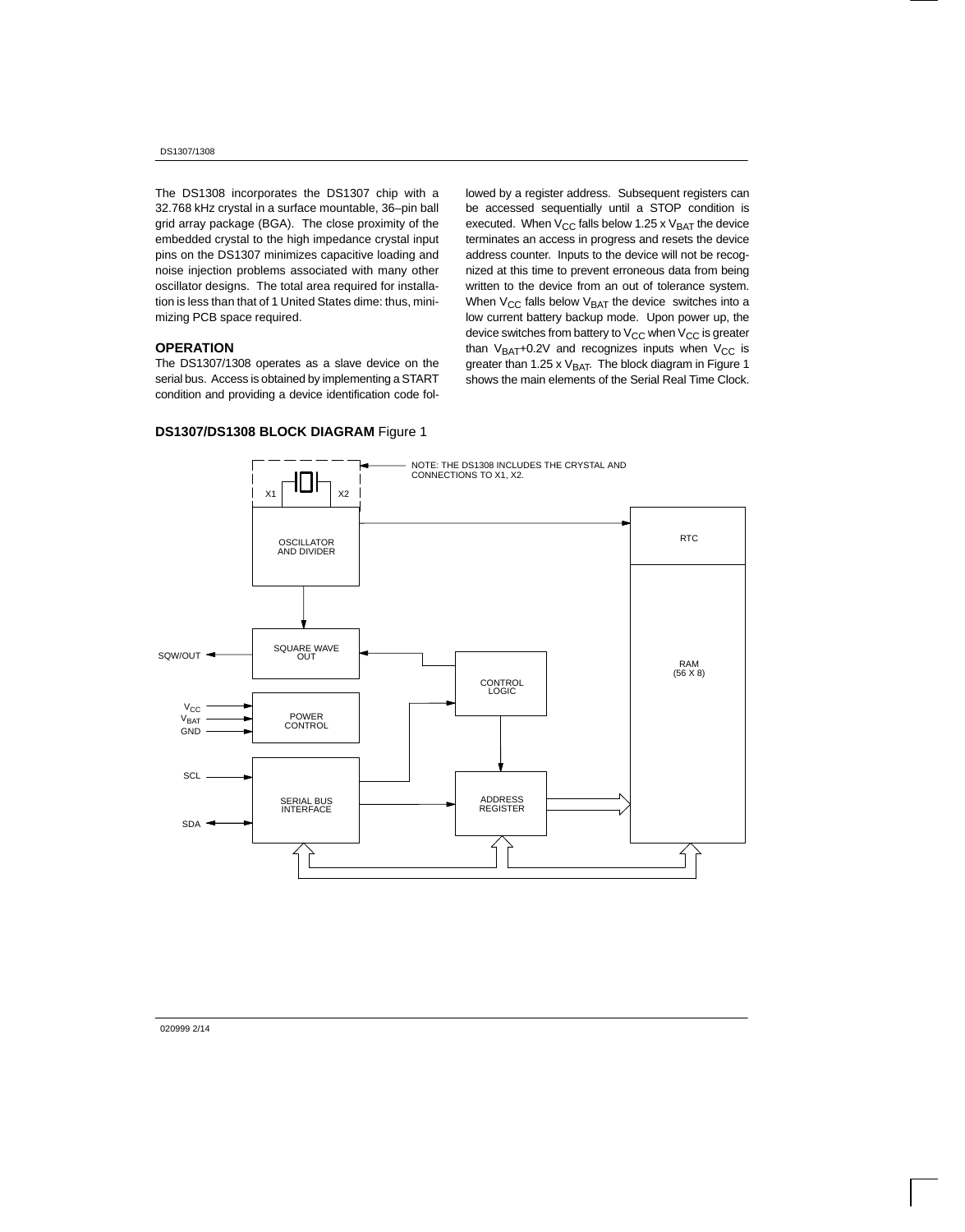#### **SIGNAL DESCRIPTIONS**

**V<sub>CC</sub>, GND –** DC power is provided to the device on these pins.  $V_{CC}$  is the +5 volt input. When 5 volts is applied within normal limits, the device is fully accessible and data can be written and read. When a 3 volt battery is connected to the device and  $V_{CC}$  is below 1.25 x  $V<sub>BAT</sub>$ , reads and writes are inhibited. However, the Timekeeping function continues unaffected by the lower input voltage. As  $V_{CC}$  falls below  $V_{BAT}$  the RAM and timekeeper are switched over to the external power supply (nominal 3.0V DC) at  $V<sub>BAT</sub>$ .

**VBAT** – Battery input for any standard 3 volt lithium cell or other energy source. Battery voltage must be held between 2.0 and 3.5 volts for proper operation. The nominal write protect trip point voltage at which access to the real time clock and user RAM is denied is set by the internal circuitry as 1.25 x  $V_{BAT}$  nominal. A Lithium battery with 48 mAhr. or greater will back up the DS1307/DS1308 for more than 10 years in the absence of power at 25 degrees C.

**SCL (Serial Clock Input)** – SCL is used to synchronize data movement on the serial interface.

**SDA (Serial Data Input/Output)** – SDA is the input/ output pin for the 2–wire serial interface. The SDA pin is open drain which requires an external pull–up resistor.

**SQW/OUT (Square Wave/ Output Driver)** – When enabled, the SQWE bit set to 1, the SQW/OUT pin outputs one of four square wave frequencies (1 Hz, 4 KHz, 8 KHz, 32 KHz). The SQW/OUT pin is open drain which requires an external pull–up resistor.

#### **NOTE: X1, X2 are not applicable for the DS1308 or DS1308N.**

**X1, X2** – Connections for a standard 32.768 KHz quartz crystal. The internal oscillator circuitry is designed for operation with a crystal having a specified load capacitance (CL) of 12.5 pF.

For more information on crystal selection and crystal layout considerations, please consult Application Note 58, "Crystal Considerations with Dallas Real Time Clocks". The DS1307 can also be driven by an external 32.768 kHz oscillator. In this configuration, the X1 pin is connected to the external oscillator signal and the X2 pin is floated.

Please review Application Note 95, "Interfacing the DS1307/DS1308 with a 8051–Compatible Microcontroller" for additional information.

#### **RTC AND RAM ADDRESS MAP**

The address map for the RTC and RAM registers of the DS1307/DS1308 is shown in Figure 2. The real time clock registers are located in address locations 00h to 07h. The RAM registers are located in address locations 08h to 3Fh. During a multi–byte access, when the address pointer reaches 3Fh, the end of RAM space, it wraps around to location 00h, the beginning of the clock space.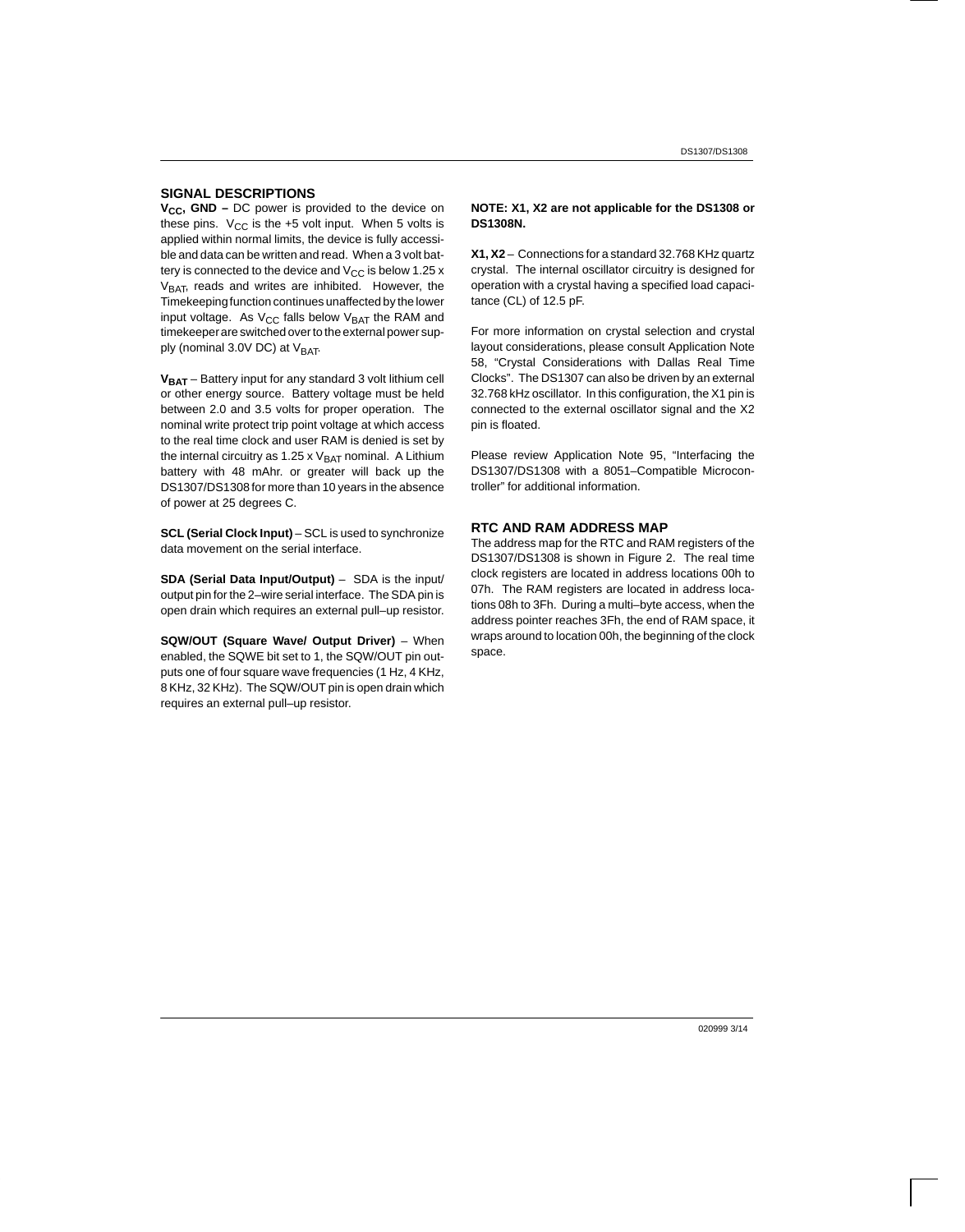## **DS1307 ADDRESS MAP** Figure 2



#### **CLOCK AND CALENDAR**

The time and calendar information is obtained by reading the appropriate register bytes. The real time clock registers are illustrated in Figure 3. The time and calendar are set or initialized by writing the appropriate register bytes. The contents of the time and calendar registers are in the Binary–Coded Decimal (BCD) format. Bit 7 of Register 0 is the Clock Halt (CH) bit. When this bit is set to a one, the oscillator is disabled. When cleared to a zero, the oscillator is enabled.

**Please note that the initial power on state of all registers is not defined. Therefore it is important to enable the oscillator (CH bit=0) during initial configuration.**

The DS1307/DS1308 can be run in either 12–hour or 24–hour mode. Bit 6 of the hours register is defined as the 12– or 24–hour mode select bit. When high, the 12–hour mode is selected. In the 12–hour mode, bit 5 is the AM/PM bit with logic high being PM. In the 24–hour mode, bit 5 is the second 10 hour bit (20–23 hours).

|     | BIT7      |                       |              |             |   |   |                 | BIT0            |                                        |
|-----|-----------|-----------------------|--------------|-------------|---|---|-----------------|-----------------|----------------------------------------|
| 00H | <b>CH</b> |                       | 10 SECONDS   |             |   |   | <b>SECONDS</b>  |                 | $00 - 59$                              |
|     | X         |                       | 10 MINUTES   |             |   |   | <b>MINUTES</b>  |                 | $00 - 59$                              |
|     | X         | 12 <sup>°</sup><br>24 | 10 HR<br>A/P | 10 HR       |   |   | <b>HOURS</b>    |                 | $01 - 12$<br>$00 - 23$                 |
|     | X         | X                     | X            | X           | X |   | DAY             |                 | $1 - 7$                                |
|     | X         | X                     |              | 10 DATE     |   |   | <b>DATE</b>     |                 | $01 - 28/29$<br>$01 - 30$<br>$01 - 31$ |
|     | X         | X                     | X            | 10<br>MONTH |   |   | <b>MONTH</b>    |                 | $01 - 12$                              |
|     |           |                       | 10 YEAR      |             |   |   | <b>YEAR</b>     |                 | $00 - 99$                              |
| 07H | OUT       | X                     | X            | SQWE        | X | X | RS <sub>1</sub> | RS <sub>0</sub> |                                        |

## **DS1307/DS1308 TIMEKEEPER REGISTERS** Figure 3

020999 4/14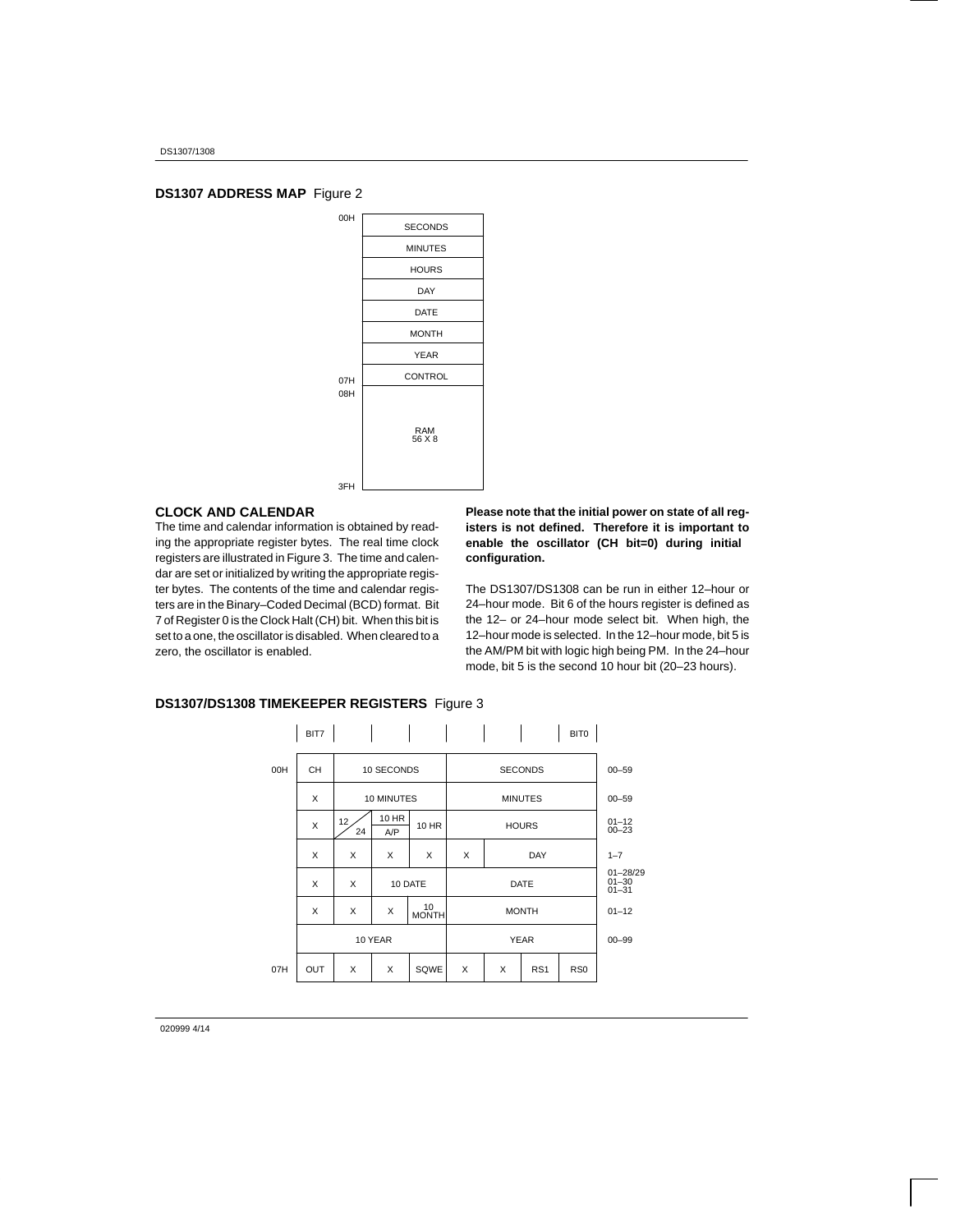## **CONTROL REGISTER**

The DS1307/DS1308 Control Register is used to control the operation of the SQW/OUT pin.

|     |  | BIT 7   BIT 6   BIT 5   BIT 4   BIT 3   BIT 2   BIT 1   BIT 0 |  |                 |                 |
|-----|--|---------------------------------------------------------------|--|-----------------|-----------------|
| OUT |  | SQWE                                                          |  | RS <sub>1</sub> | RS <sub>0</sub> |

OUT (Output control): This bit controls the output level of the SQW/OUT pin when the square wave output is disabled. If SQWE = 0, the logic level on the SQW/OUT pin is 1 if  $OUT = 1$  and is 0 if  $OUT = 0$ .

SQWE (Square Wave Enable): This bit, when set to a logic 1, will enable the oscillator output. The frequency of the square wave output depends upon the value of the RS0 and RS1 bits.

RS (Rate Select): These bits control the frequency of the square wave output when the square wave output has been enabled. Table 1 lists the square wave frequencies that can be selected with the RS bits.



1 1 32.768 kHz

#### **SQUAREWAVE OUTPUT FREQUENCY** Table 1

#### **2–WIRE SERIAL DATA BUS**

The DS1307 supports a bi–directional 2–wire bus and data transmission protocol. A device that sends data onto the bus is defined as a transmitter and a device receiving data as a receiver. The device that controls the message is called a master. The devices that are controlled by the master are referred to as slaves. The bus must be controlled by a master device which generates the serial clock (SCL), controls the bus access, and generates the START and STOP conditions. The DS1307/DS1308 operates as a slave on the 2–wire bus. A typical bus configuration using this 2–wire protocol is show in Figure 4.



Figures 5, 6, and 7 detail how data is transferred on the 2–wire bus.

- Data transfer may be initiated only when the bus is not busy.
- During data transfer, the data line must remain stable whenever the clock line is HIGH. Changes in the data line while the clock line is high will be interpreted as control signals.

Accordingly, the following bus conditions have been defined:

**Bus not busy:** Both data and clock lines remain HIGH.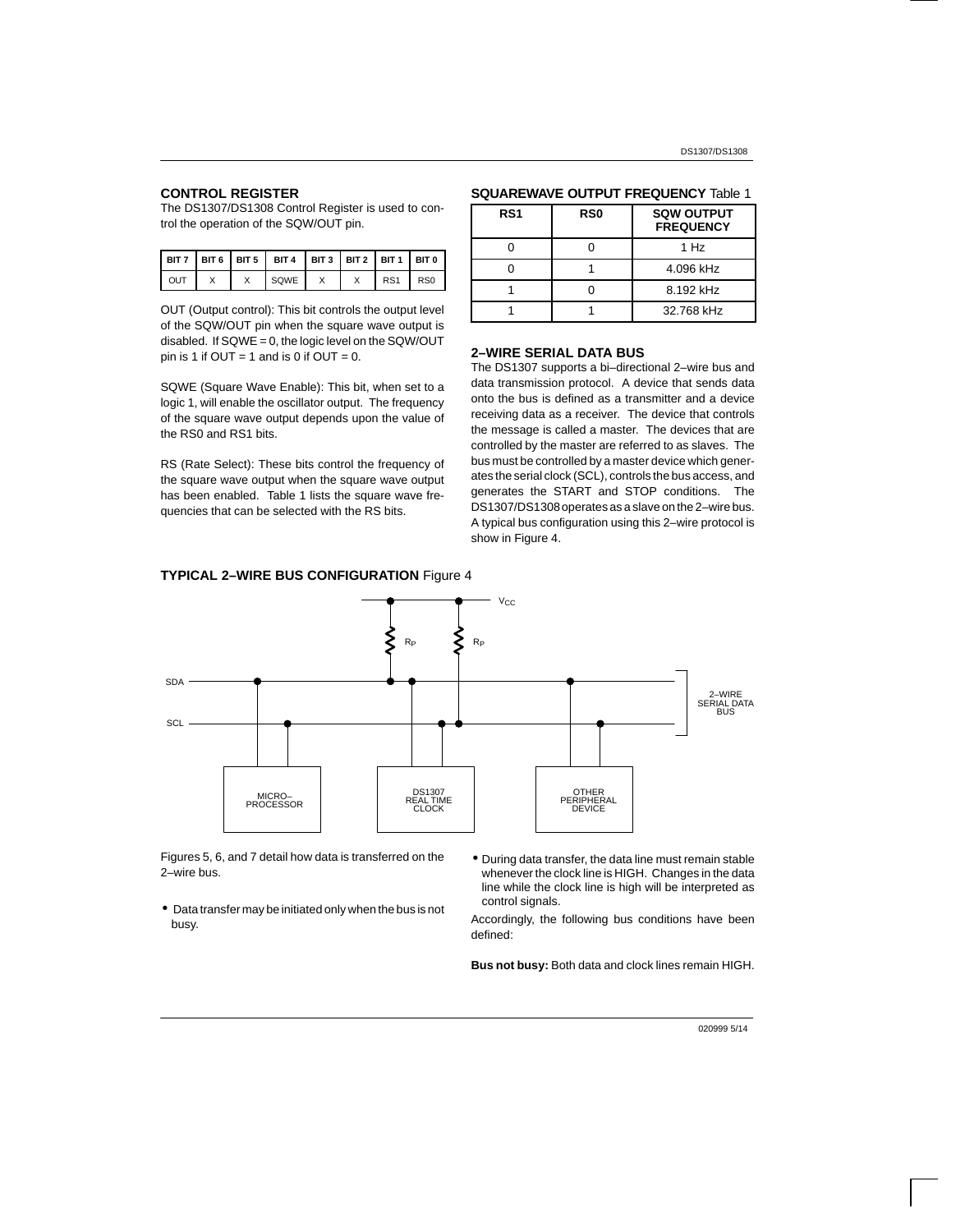**Start data transfer:** A change in the state of the data line, from HIGH to LOW, while the clock is HIGH, defines a START condition.

**Stop data transfer:** A change in the state of the data line, from LOW to HIGH, while the clock line is HIGH, defines the STOP condition.

**Data valid:** The state of the data line represents valid data when, after a START condition, the data line is stable for the duration of the HIGH period of the clock signal. The data on the line must be changed during the LOW period of the clock signal. There is one clock pulse per bit of data.

Each data transfer is initiated with a START condition and terminated with a STOP condition. The number of data bytes transferred between START and STOP conditions is not limited, and is determined by the master device. The information is transferred byte–wise and each receiver acknowledges with a ninth bit.

Within the 2–wire bus specifications a regular mode (100 kHz clock rate) and a fast mode (400 kHz clock rate) are defined. The DS1307/DS1308 operates in the regular mode (100 kHz) only.

**Acknowledge:** Each receiving device, when addressed, is obliged to generate an acknowledge after the reception of each byte. The master device must generate an extra clock pulse which is associated with this acknowledge bit.

A device that acknowledges must pull down the SDA line during the acknowledge clock pulse in such a way that the SDA line is stable LOW during the HIGH period of the acknowledge related clock pulse. Of course, setup and hold times must be taken into account. A master must signal an end of data to the slave by not generating an acknowledge bit on the last byte that has been clocked out of the slave. In this case, the slave must leave the data line HIGH to enable the master to generate the STOP condition



Depending upon the state of the  $R/\overline{W}$  bit, two types of data transfer are possible:

- **1. Data transfer from a master transmitter to a slave receiver.** The first byte transmitted by the master is the slave address. Next follows a number of data bytes. The slave returns an acknowledge bit after each received byte. Data is transferred with the most significant bit (MSB) first.
- **2. Data transfer from a slave transmitter to a master receiver.** The first byte (the slave address) is transmitted by the master. The slave then returns an acknowledge bit. This is followed by the slave transmitting a number of data bytes. The master returns an acknowledge bit after all received bytes other than the last byte. At the end of the last received byte, a 'not acknowledge' is returned.

#### 020999 6/14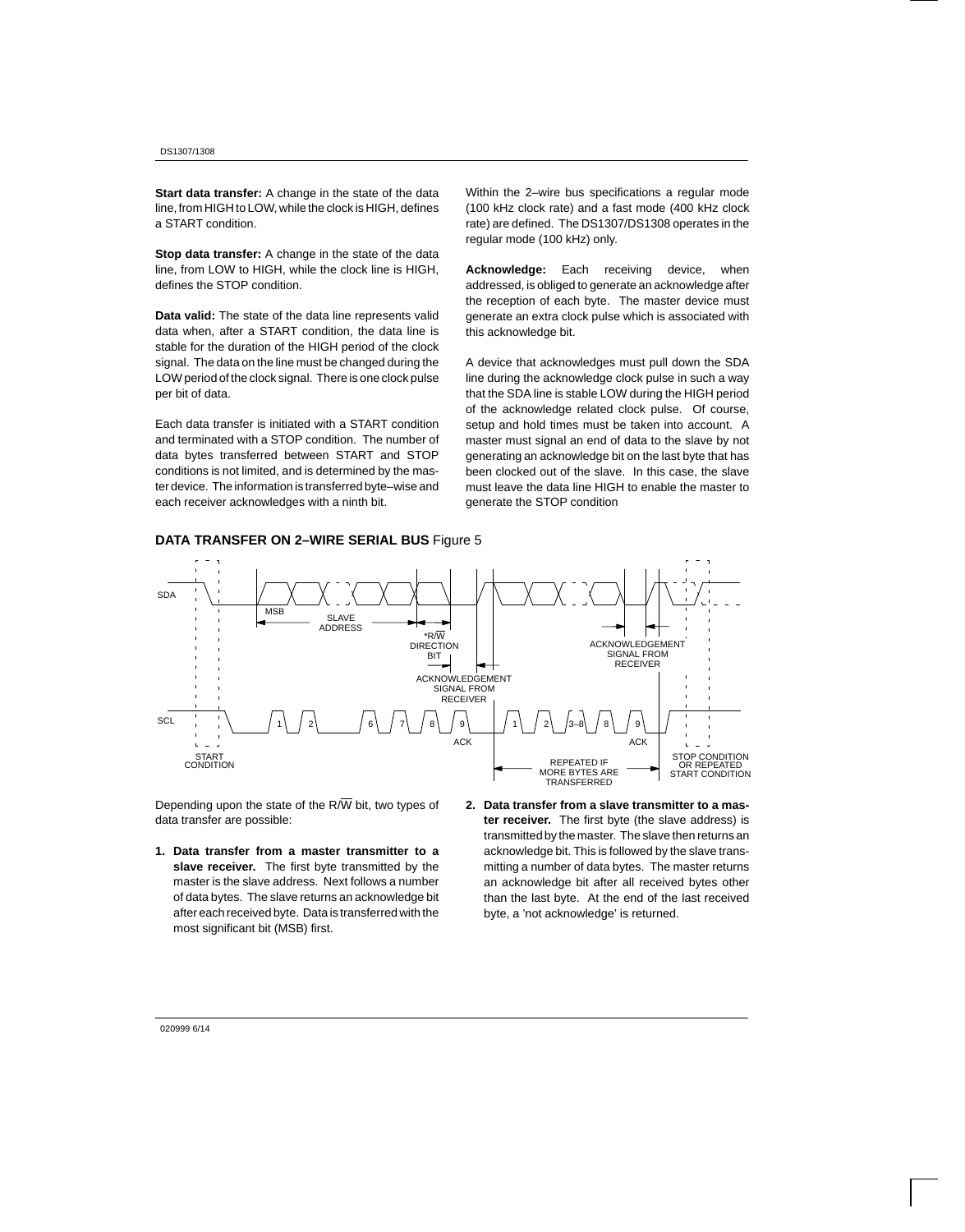The master device generates all of the serial clock pulses and the START and STOP conditions. A transfer is ended with a STOP condition or with a repeated START condition. Since a repeated START condition is also the beginning of the next serial transfer, the bus will not be released. Data is transferred with the most significant bit (MSB) first.

The DS1307/DS1308 may operate in the following two modes:

**1. Slave receiver mode (DS1307/DS1308 write mode):** Serial data and clock are received through SDA and SCL. After each byte is received an acknowledge bit is transmitted. START and STOP conditions are recognized as the beginning and end of a serial transfer. Address recognition is performed by hardware after reception of the slave

#### **DATA WRITE – SLAVE RECEIVER MODE** Figure 6

address and \*direction bit (See Figure 6). The address byte is the first byte received after the start condition is generated by the master. The address byte contains the 7 bit DS1307/DS1308 address, which is 1101000, followed by the \*direction bit  $(R/\overline{W})$  which, for a write, is a 0. After receiving and decoding the address byte the device outputs an acknowledge on the SDA line. After the DS1307/DS1308 acknowledges the slave address + write bit, the master transmits a register address to the DS1307/DS1308 This will set the register pointer on the DS1307/DS1308. The master will then begin transmitting each byte of data with the DS1307/DS1308 acknowledging each byte received. The master will generate a stop condition to terminate the data write.

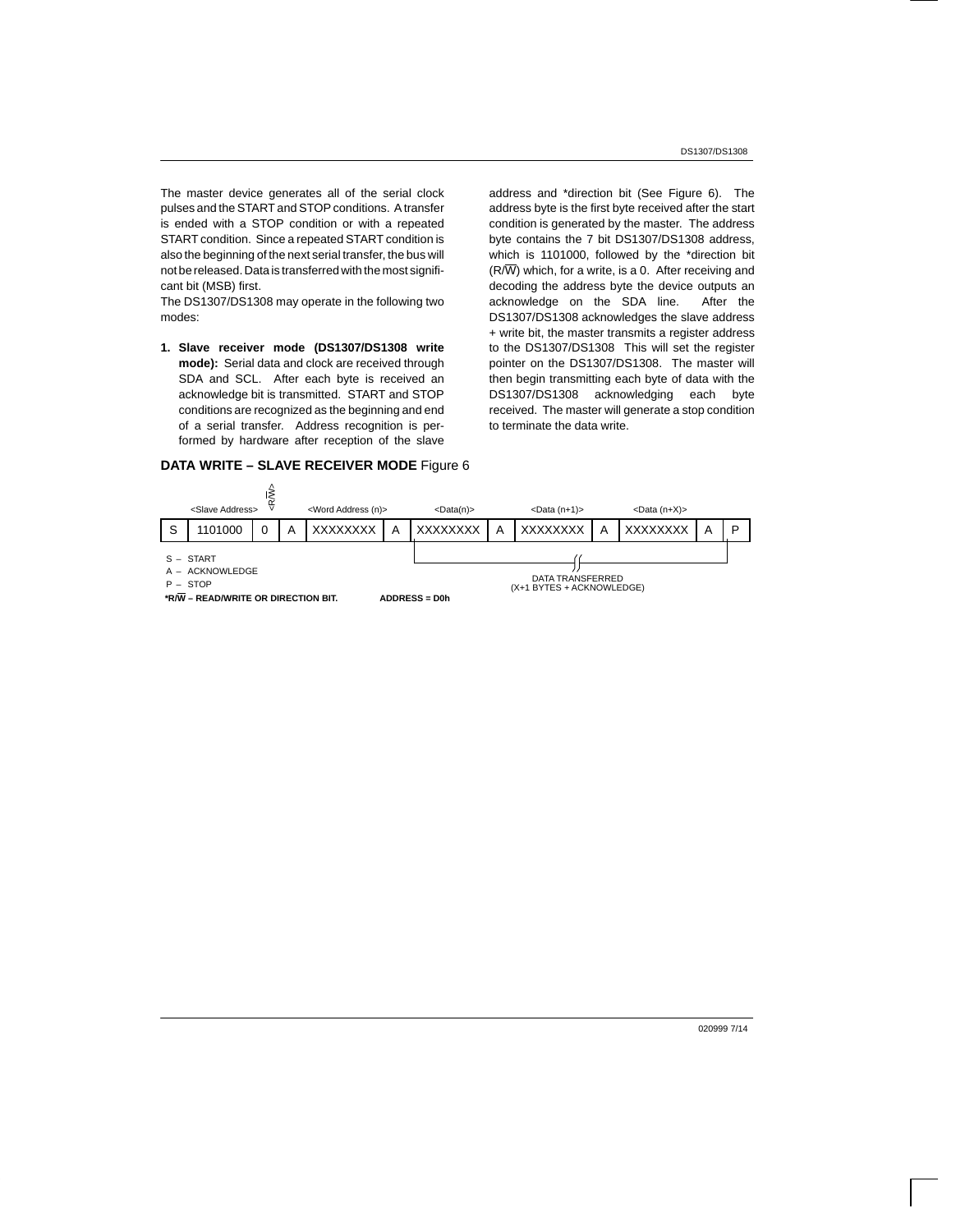DS1307/1308

**2. Slave transmitter mode (DS1307/DS1308 read mode):** The first byte is received and handled as in the slave receiver mode. However, in this mode, the \*direction bit will indicate that the transfer direction is reversed. Serial data is transmitted on SDA by the DS1307/DS1308 while the serial clock is input on SCL. START and STOP conditions are recognized as the beginning and end of a serial transfer (See Figure 7). The address byte is the first byte received after the start condition is generated by the master. The address byte contains the 7–bit

DS1307/DS1308 address, which is 1101000, followed by the \*direction bit  $(R/\overline{W})$  which, for a read, is a 1. After receiving and decoding the address byte the device inputs an acknowledge on the SDA line. The DS1307/DS1308 then begins to transmit data starting with the register address pointed to by the register pointer. If the register pointer is not written to before the initiation of a read mode the first address that is read is the last one stored in the register pointer. The DS1307/DS1308 must receive a Not Acknowledge to end a read.

#### **DATA READ – SLAVE TRANSMITTER MODE** Figure 7



**\*R/W – READ/WRITE OR DIRECTION BIT ADDRESS = D1h**

020999 8/14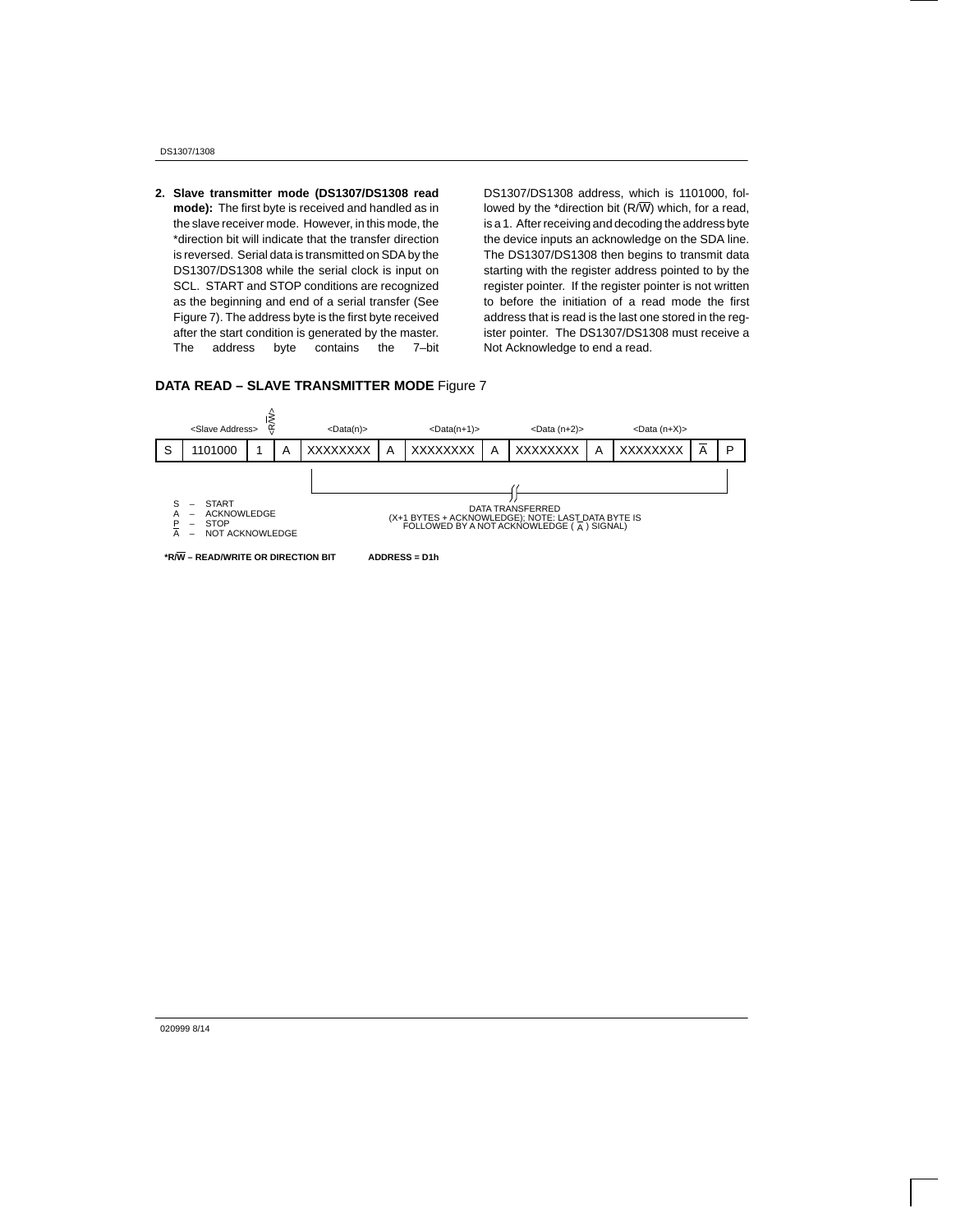#### **ABSOLUTE MAXIMUM RATINGS\***

Voltage on Any Pin Relative to Ground  $-0.5V$  to +7.0V<br>Operating Temperature  $0^{\circ}$ C to 70°C Operating Temperature 0°C to 70°C<br>Storage Temperature 60°C to +125°C Storage Temperature<br>Soldering Temperature

260°C for 10 seconds (See NOTE 12)

\* This is a stress rating only and functional operation of the device at these or any other conditions above those indicated in the operation sections of this specification is not implied. Exposure to absolute maximum rating conditions for extended periods of time may affect reliability.

The Dallas Semiconductor DS1307/DS1308 is built to the highest quality standards and manufactured for long term reliability. All Dallas Semiconductor devices are made using the same quality materials and manufacturing methods. However, standard versions of the DS1307/DS1308 are not exposed to environmental stresses, such as burn–in, that some industrial applications require. Products which have successfully passed through this series of environmental stresses are marked IND or N, denoting their extended operating temperature and reliability rating. For specific reliability information on this product, please contact the factory at (972) 371–4448.

## **RECOMMENDED DC OPERATING CONDITIONS** (0°C to 70°C)

| <b>PARAMETER</b>                 | <b>SYMBOL</b>   | <b>MIN</b> | <b>TYP</b> | <b>MAX</b>    | <b>UNITS</b> | <b>NOTES</b> |
|----------------------------------|-----------------|------------|------------|---------------|--------------|--------------|
| Supply Voltage                   | Vcc             | 4.5        | 5.0        | 5.5           |              |              |
| Logic 1                          | V <sub>IH</sub> | 2.2        |            | $V_{CC}$ +0.3 |              |              |
| Logic 0                          | $V_{IL}$        | $-0.3$     |            | $+0.8$        |              |              |
| V <sub>BAT</sub> Battery Voltage | $\rm v_{BAT}$   | 2.0        |            | 3.5           |              |              |

#### **DC ELECTRICAL CHARACTERISTICS**  $(0^{\circ}C \text{ to } 70^{\circ}C; V_{CC} = 4.5V \text{ to } 5.5V)$

| <b>PARAMETER</b>                                 | <b>SYMBOL</b>   | <b>MIN</b> | <b>TYP</b> | <b>MAX</b> | <b>UNITS</b> | <b>NOTES</b>   |
|--------------------------------------------------|-----------------|------------|------------|------------|--------------|----------------|
| Input Leakage                                    | Iц              |            |            |            | μA           | 10             |
| I/O Leakage                                      | <sup>I</sup> LO |            |            |            | μA           | 11             |
| Logic 0 Output                                   | VOL             |            |            | 0.4        | V            | $\overline{2}$ |
| <b>Active Supply Current</b>                     | <b>I</b> CCA    |            |            | 1.5        | mA           | 9              |
| <b>Standby Current</b>                           | $_{\text{LCS}}$ |            |            | 200        | μA           | 3              |
| Battery Current (OSC ON);<br>SQW/OUT OFF         | <b>IBAT1</b>    |            | 300        | 500        | nA           | 4              |
| Battery Current (OSC ON);<br>SQW/OUT ON (32 KHz) | <b>BAT2</b>     |            | 480        | 800        | nA           | 4              |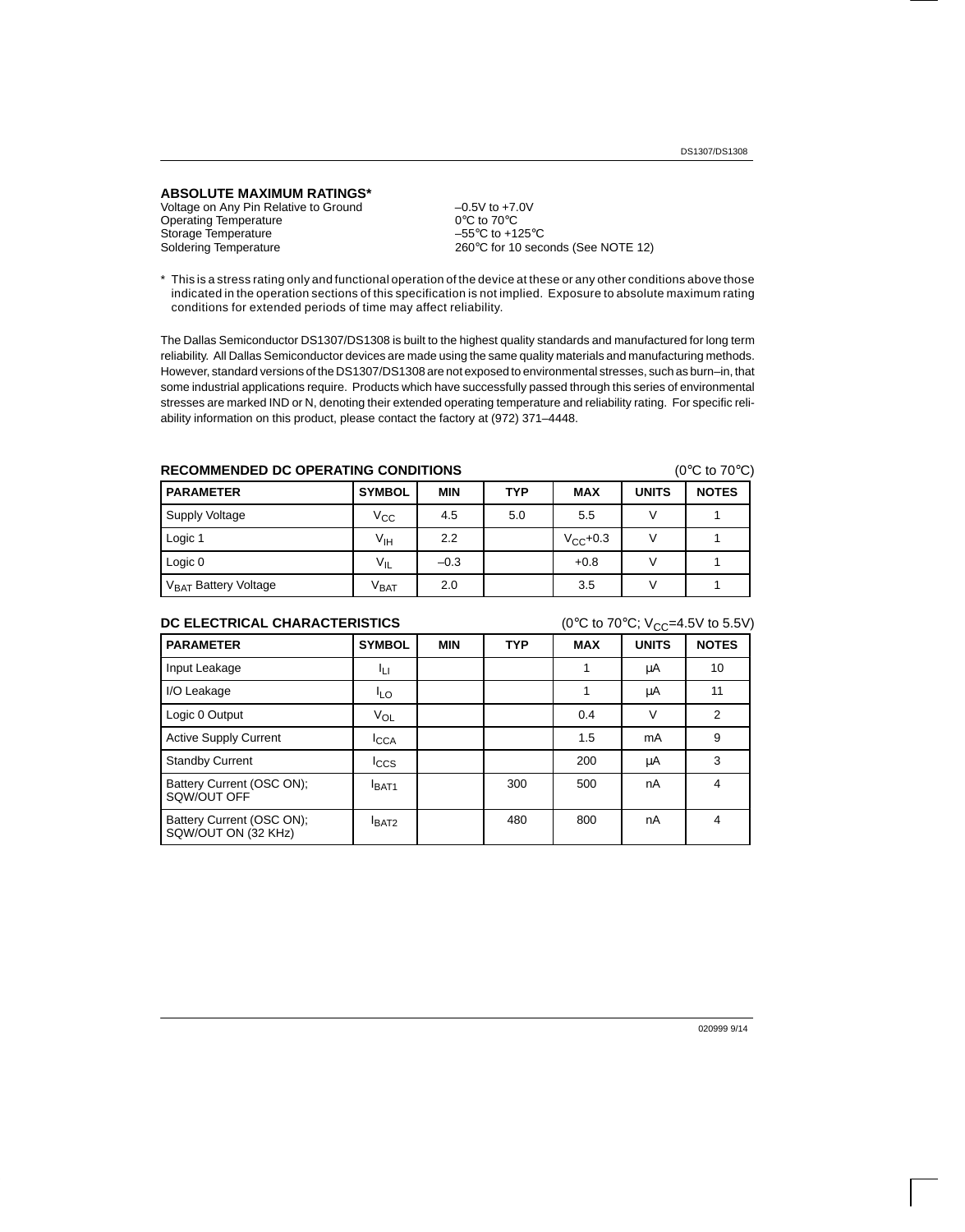| AC ELECTRICAL CHARACTERISTICS                        |                     |            |                 | (0°C to 70°C; $V_{CC} = 4.5V$ to 5.5V) |              |              |
|------------------------------------------------------|---------------------|------------|-----------------|----------------------------------------|--------------|--------------|
| <b>PARAMETER</b>                                     | <b>SYMBOL</b>       | <b>MIN</b> | <b>TYP</b>      | <b>MAX</b>                             | <b>UNITS</b> | <b>NOTES</b> |
| <b>SCL Clock Frequency</b>                           | $f_{SCL}$           | $\Omega$   |                 | 100                                    | kHz          |              |
| Bus Free Time Between a STOP<br>and START Condition  | t <sub>BUF</sub>    | 4.7        |                 |                                        | μs           |              |
| Hold Time (Repeated) START<br>Condition              | t <sub>HD:STA</sub> | 4.0        |                 |                                        | μs           | 5            |
| <b>LOW Period of SCL Clock</b>                       | $t_{LOW}$           | 4.7        |                 |                                        | μs           |              |
| <b>HIGH Period of SCL Clock</b>                      | <sup>t</sup> HIGH   | 4.0        |                 |                                        | μs           |              |
| Set-up Time for a Repeated<br><b>START Condition</b> | t <sub>SU:STA</sub> | 4.7        |                 |                                        | μs           |              |
| Data Hold Time                                       | <sup>t</sup> HD:DAT | $\Omega$   |                 |                                        | μs           | 6, 7         |
| Data Set-up Time                                     | t <sub>SU:DAT</sub> | 250        |                 |                                        | ns           |              |
| Rise Time of Both SDA and SCL<br>Signals             | $t_{\mathsf{R}}$    |            |                 | 1000                                   | ns           |              |
| Fall Time of Both SDA and SCL<br>Signals             | tF                  |            |                 | 300                                    | ns           |              |
| Set-up Time for STOP Condition                       | $t_{\text{SU:STO}}$ | 4.7        |                 |                                        | μs           |              |
| Capacitive Load for each Bus<br>Line                 | $C_B$               |            |                 | 400                                    | pF           | 8            |
| I/O Capacitance                                      | C <sub>I/O</sub>    |            | 10 <sup>1</sup> |                                        | pF           |              |
| <b>Crystal Specified Load</b><br>Capacitance         |                     |            | 12.5            |                                        | pF           |              |

#### **NOTES:**

- 1. All voltages are referenced to ground.
- 2. Logic zero voltages are specified at a sink current of 5 mA at  $V_{CC}=4.5V$ ,  $V_{OL}=GND$  for capacitive loads.
- 3.  $I_{CCS}$  specified with  $V_{CC}$ =5.0V and SDA, SCL=5.0V.
- 4.  $V_{CC}$ =0V,  $V_{BAT}$ =3V.
- 5. After this period, the first clock pulse is generated.
- 6. A device must internally provide a hold time of at least 300 ns for the SDA signal (referred to the V<sub>IHMIN</sub> of the SCL signal) in order to bridge the undefined region of the falling edge of SCL.
- 7. The maximum t<sub>HD:DAT</sub> has only to be met if the device does not stretch the LOW period (t<sub>LOW</sub>) of the SCL signal.
- 8.  $C_B$  total capacitance of one bus line in pF.
- 9.  $I_{CCA}$  SCL clocking at max frequency = 100 KHz.

10. SCL only.

- 11. SDA and SQW/OUT
- 12. The DS1308 is designed to be subjected to no more than two (2) passes through a solder reflow process to limit premature crystal aging effects and maintain a reasonable accuracy of ±2 minutes/month at 25 degrees C (Worst case).

020999 10/14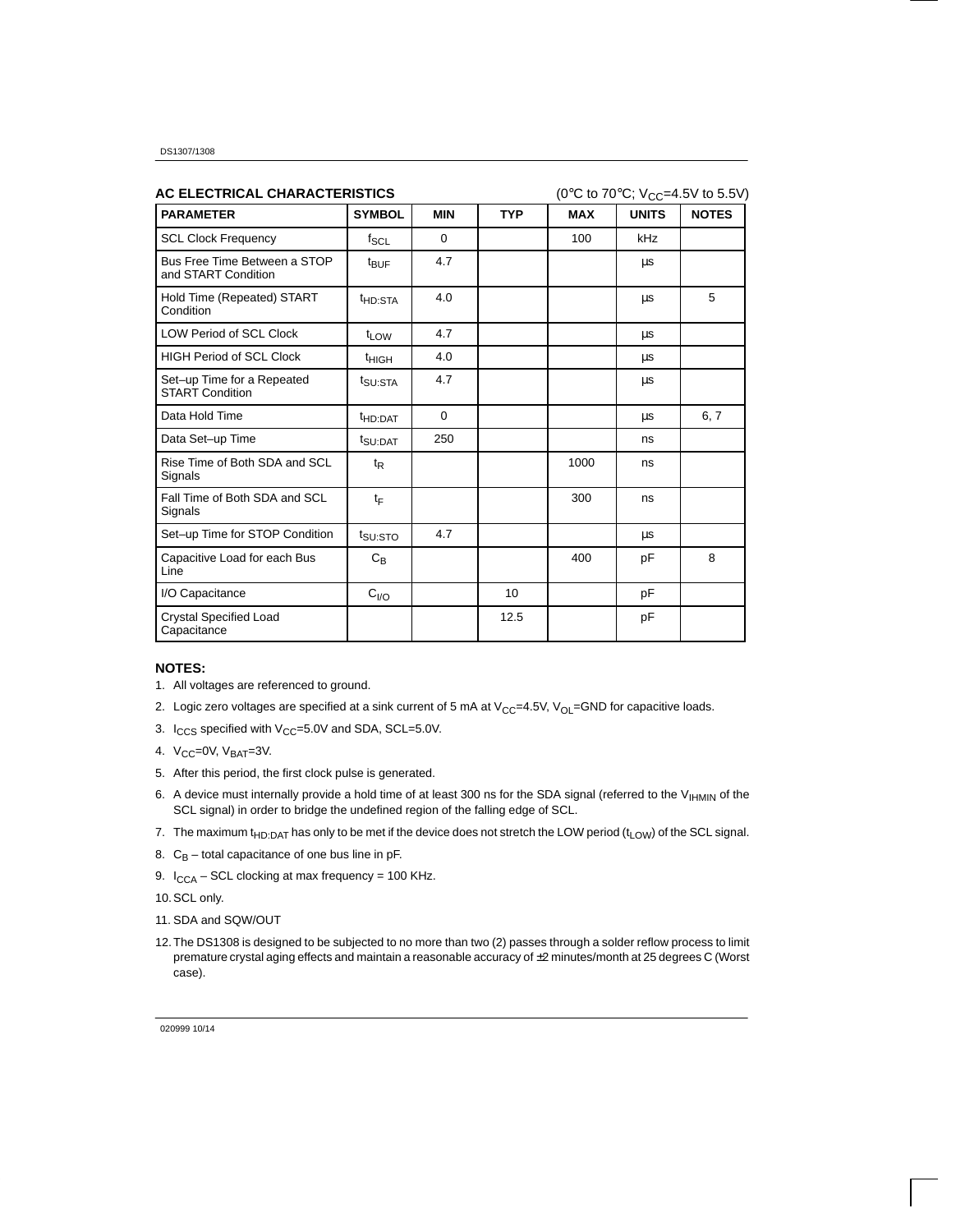

# **DS1307 64 X 8 SERIAL REAL TIME CLOCK 8–PIN DIP MECHANICAL DIMENSIONS**







| <b>PKG</b> | 8-PIN      |            |  |  |
|------------|------------|------------|--|--|
| <b>DIM</b> | <b>MIN</b> | <b>MAX</b> |  |  |
| A IN.      | 0.360      | 0.400      |  |  |
| MM         | 9.14       | 10.16      |  |  |
| B IN.      | 0.240      | 0.260      |  |  |
| MM         | 6.10       | 6.60       |  |  |
| C IN.      | 0.120      | 0.140      |  |  |
| MM         | 3.05       | 3.56       |  |  |
| D IN.      | 0.300      | 0.325      |  |  |
| <b>MM</b>  | 7.62       | 8.26       |  |  |
| E IN.      | 0.015      | 0.040      |  |  |
| <b>MM</b>  | 0.38       | 1.02       |  |  |
| F IN.      | 0.120      | 0.140      |  |  |
| <b>MM</b>  | 3.04       | 3.56       |  |  |
| G IN.      | 0.090      | 0.110      |  |  |
| <b>MM</b>  | 2.29       | 2.79       |  |  |
| H IN.      | 0.320      | 0.370      |  |  |
| <b>MM</b>  | 8.13       | 9.40       |  |  |
| J IN.      | 0.008      | 0.012      |  |  |
| <b>MM</b>  | 0.20       | 0.30       |  |  |
| K IN.      | 0.015      | 0.021      |  |  |
| <b>MM</b>  | 0.38       | 0.53       |  |  |

020999 11/14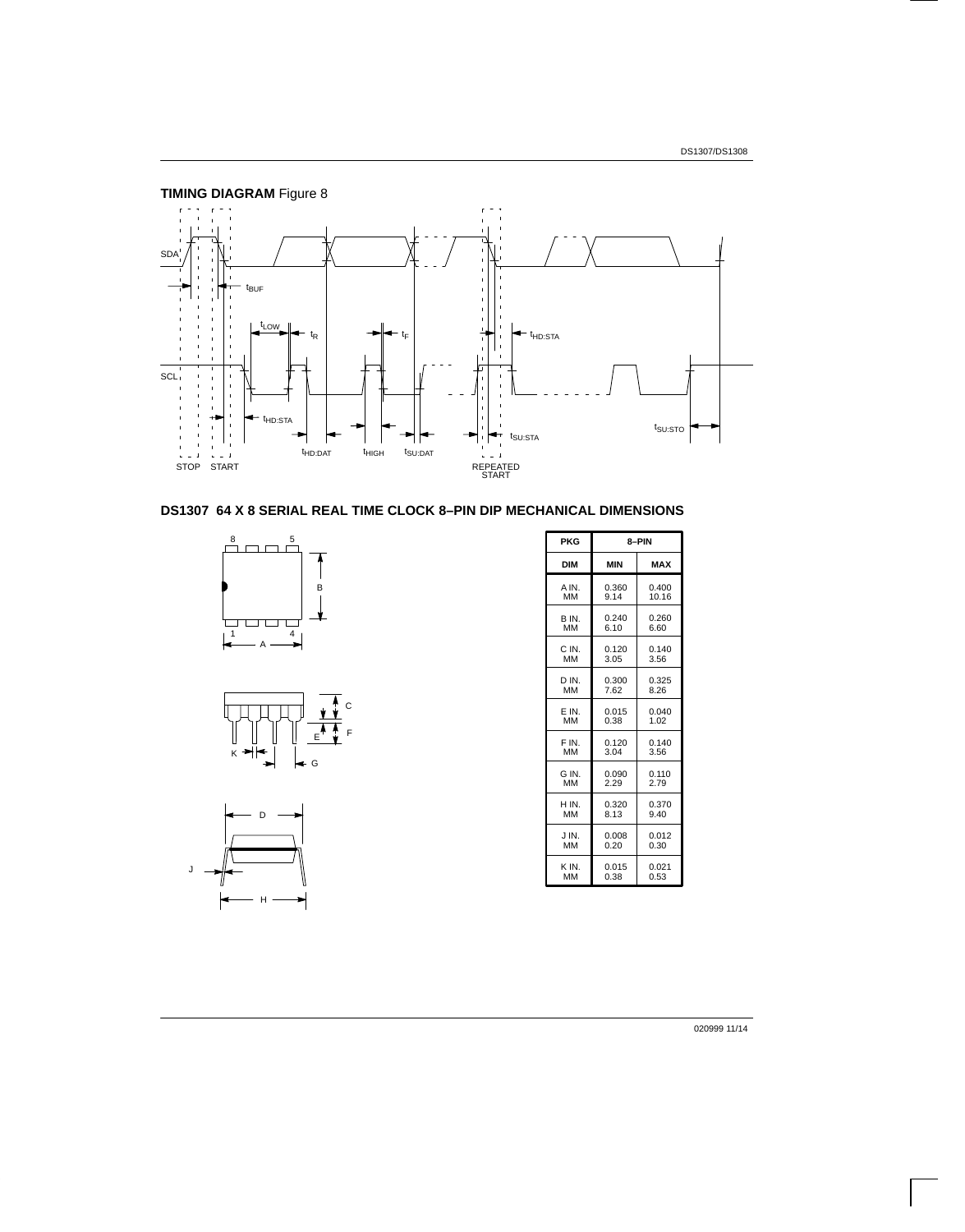**DS1307Z 64 X 8 SERIAL REAL TIME CLOCK 8–PIN SOIC (150 MIL) MECHANICAL DIMENSIONS**





| <b>PKG</b>  | 8-PIN<br>(150 MIL)    |            |  |  |  |
|-------------|-----------------------|------------|--|--|--|
| <b>DIM</b>  | <b>MIN</b>            | <b>MAX</b> |  |  |  |
| A IN.       | 0.188                 | 0.196      |  |  |  |
| MМ          | 4.78                  | 4.98       |  |  |  |
| B IN.       | 0.150                 | 0.158      |  |  |  |
| <b>MM</b>   | 3.81                  | 4.01       |  |  |  |
| C IN.       | 0.048                 | 0.062      |  |  |  |
| <b>MM</b>   | 1.22                  | 1.57       |  |  |  |
| E IN.       | 0.004                 | 0.010      |  |  |  |
| MM          | 0.10                  | 0.25       |  |  |  |
| F IN.       | 0.053                 | 0.069      |  |  |  |
| MM          | 1.35                  | 1.75       |  |  |  |
| G IN.<br>MM | 0.050 BSC<br>1.27 BSC |            |  |  |  |
| H IN.       | 0.230                 | 0.244      |  |  |  |
| MM          | 5.84                  | 6.20       |  |  |  |
| J IN.       | 0.007                 | 0.011      |  |  |  |
| MM          | 0.18                  | 0.28       |  |  |  |
| K IN.       | 0.012                 | 0.020      |  |  |  |
| MM          | 0.30                  | 0.51       |  |  |  |
| LIN.        | 0.016                 | 0.050      |  |  |  |
| MM          | 0.41                  | 1.27       |  |  |  |
| phi         | $0^{\circ}$           | $8^\circ$  |  |  |  |

56–G2008–001

020999 12/14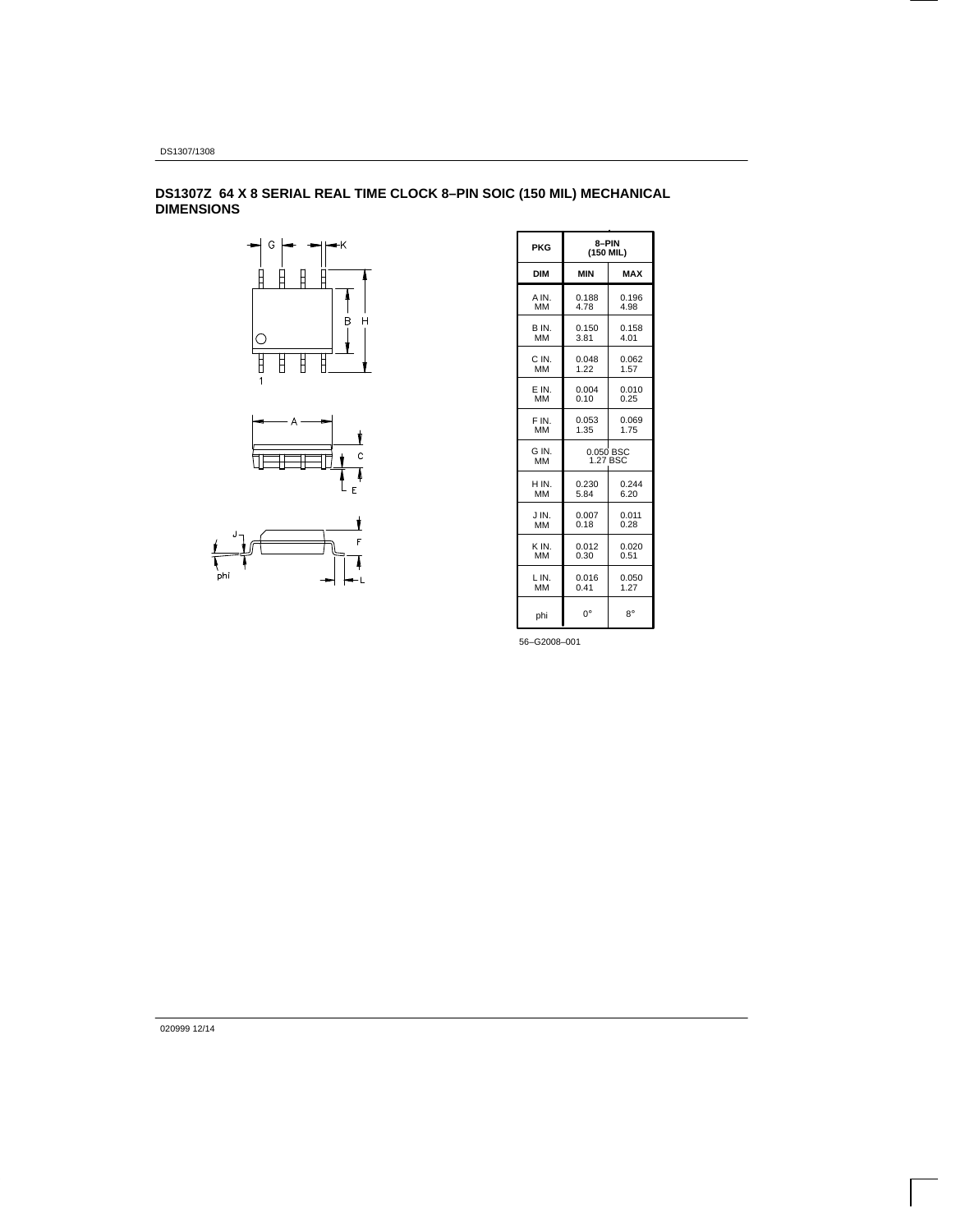# **DS1308 MECHANICAL DIMENSIONS**

| PKG                | 36-PIN<br><b>BALL GRID</b> |            |  |  |  |
|--------------------|----------------------------|------------|--|--|--|
| <b>DIM</b>         | <b>MIN</b>                 | <b>MAX</b> |  |  |  |
| A IN.<br>MM        | 0.395                      | 0.405      |  |  |  |
| B IN.<br>MM        | 0.445                      | 0.455      |  |  |  |
| C IN.<br><b>MM</b> | 0.022                      | 0.028      |  |  |  |
| D IN.<br>мм        | 0.047                      | 0.053      |  |  |  |
| E IN.<br>MM        | 0.047                      | 0.053      |  |  |  |
| F IN.<br><b>MM</b> | 0.347                      | 0.353      |  |  |  |
| G IN.<br>MM        | 0.170                      | 0.190      |  |  |  |
| H IN.<br>ΜМ        | 0.025                      | 0.030      |  |  |  |



020999 13/14